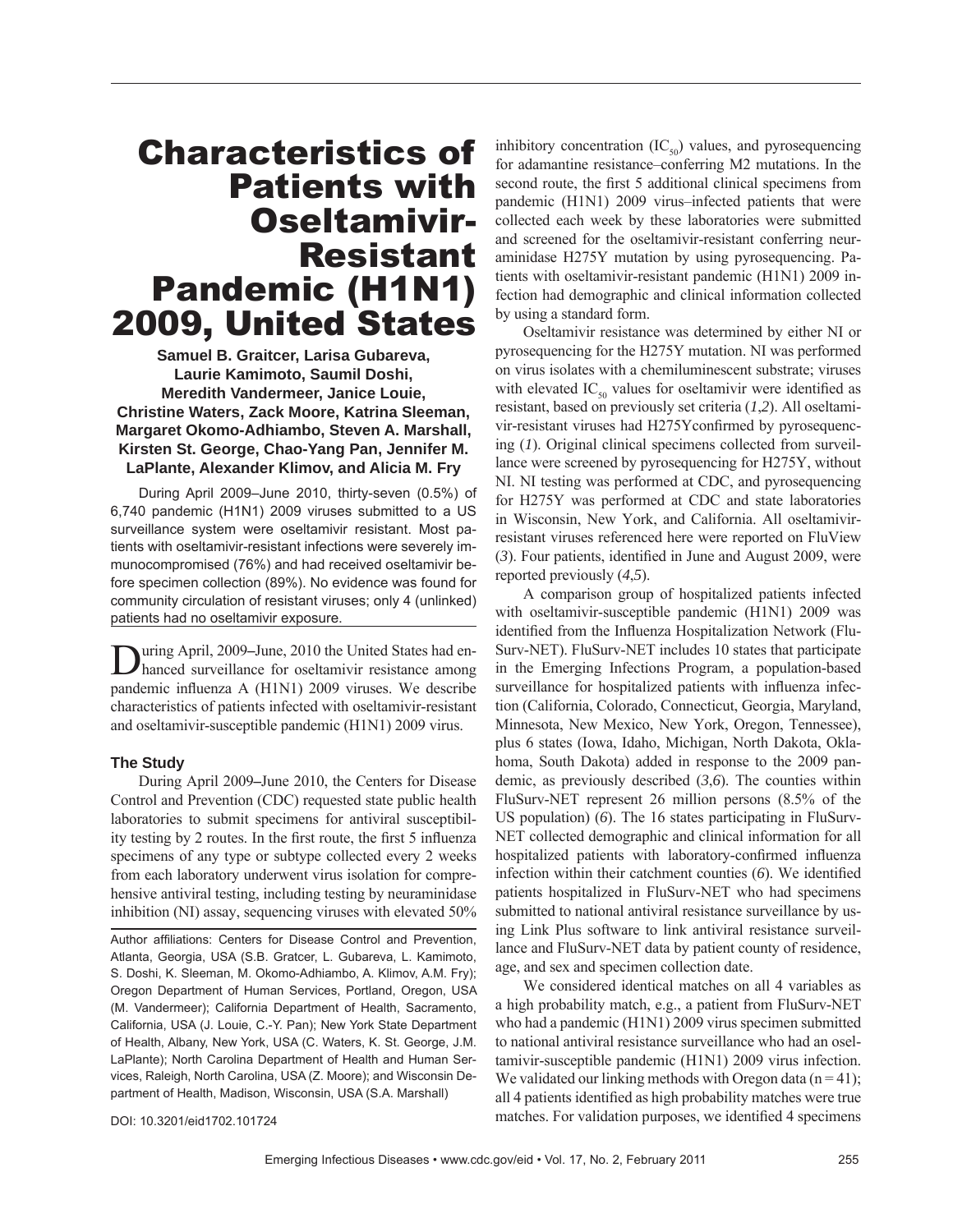## **DISPATCHES**

that were matched on county, age, and sex but not on specimen collection date up to 7 days, e.g., moderate probability matches; 1 patient was hospitalized, 2 were outpatients, and 1 specimen was from a medical examiner (patient not hospitalized). The Oregon surveillance specimens that were neither high nor moderate probability matches were surveillance specimens from outpatients and cluster investigations (M. Vandermeer, pers. comm.).

Overall, 6,740 virus isolates and specimens were submitted to surveillance systems; 37 (0.5%) viruses were oseltamivir resistant  $(3)$ ; 18 were identified by NI, contained the H275Y mutation, and were susceptible to zanamivir and resistant to adamantanes; the 19 remaining viruses were detected by pyrosequencing for H275Y. Oseltamivir-susceptible viruses exhibited IC<sub>50</sub> values ranging from 0.05 to 1.44 nmol/L. Oseltamivir-resistant viruses exhibited a median IC<sub>50</sub> value of 80.08 nmol/L (range 6.24–116.48 nmol/L).

Most patients infected with oseltamivir-resistant pandemic (H1N1) 2009 viruses were hospitalized (81%), had a severe immunocompromising condition (76%), and had

been exposed to oseltamivir before collection of the specimen tested for antiviral resistance (89%) (Table); 9 (30%) had received oseltamivir as chemoprophylaxis, and 21 (70%) had received oseltamivir as treatment. Four patients with oseltamivir-resistant pandemic (H1N1) 2009 virus infection had no documented exposure to oseltamivir before collection of the specimen for testing, including exposure to family members receiving oseltamivir. No epidemiologic links were found between the 4 patients.

Among the 28 patients infected with oseltamivirresistant pandemic (H1N1) 2009 virus, with a severe immunocompromising condition and a complete case form, 24 (86%) had a malignancy reported, 23 had a hematologic malignancy and were receiving chemo- or immunosuppressive therapy at the time of their infection, and 10 (38%) were recipients of a hematopoietic stem cell transplant (SCT). One patient had AIDS and a lymphoma of the central nervous system. Among the 3 immunosuppressed patients without a malignancy, 2 were recipients of solid organ (renal) transplants, and another had received SCT <6

| Table. Characteristics of patients infected with oseltamivir-resistant and -susceptible pandemic (H1N1) 2009 viruses from national<br>influenza antiviral resistance surveillance and enhanced hospital influenza surveillance, April 2009–June 2010*† |                                                  |                                                   |                                                                         |                                                                    |
|--------------------------------------------------------------------------------------------------------------------------------------------------------------------------------------------------------------------------------------------------------|--------------------------------------------------|---------------------------------------------------|-------------------------------------------------------------------------|--------------------------------------------------------------------|
|                                                                                                                                                                                                                                                        | Oseltamivir-resistant infections                 |                                                   | Oseltamivir-susceptible infections                                      |                                                                    |
| Characteristic                                                                                                                                                                                                                                         | Total from national<br>surveillance,<br>$n = 37$ | Total from<br>FluSurv-NET<br>states, $\pm$ n = 17 | National surveillance<br>cases from FluSurv-<br>NET counties, $n = 401$ | National surveillance<br>cases matched in<br>FluSurv-NET, $n = 65$ |
| Median age, y (range)                                                                                                                                                                                                                                  | $18(1 - 74)$                                     | $21(5 - 74)$                                      | $22(0-89)$                                                              | $31(0-82)$                                                         |
| Female sex                                                                                                                                                                                                                                             | 18 (49)                                          | 6(35)                                             | 177 (50)                                                                | 38 (58)                                                            |
| Hospitalized                                                                                                                                                                                                                                           | 30(81)                                           | 16 (100)                                          | 65 (16)                                                                 | 65 (100)                                                           |
| <b>ICU</b> admission                                                                                                                                                                                                                                   | 13/30 (43)                                       | 7/12(58)                                          |                                                                         | 14 (23)                                                            |
| Deaths, all causes                                                                                                                                                                                                                                     | 7/31(23)                                         | 2/12(17)                                          |                                                                         | 3(5)                                                               |
| Oseltamivir exposure¶                                                                                                                                                                                                                                  | 31 (89)                                          | 16 (94)                                           |                                                                         | 6(14)                                                              |
| Underlying medical condition                                                                                                                                                                                                                           | 33 (89)                                          | 17 (100)                                          |                                                                         | 49 (75)                                                            |
| Severe/Immunosuppression#                                                                                                                                                                                                                              | 28 (76)                                          | 17 (100)                                          |                                                                         | $7(11)$ **                                                         |
| Pregnancy                                                                                                                                                                                                                                              | 1(2.7)                                           | 0                                                 |                                                                         | 5(7.7)                                                             |
| Asthma and CLD                                                                                                                                                                                                                                         | 10 (27)                                          | 2(18)                                             |                                                                         | 21(34)                                                             |
| <b>CVD</b>                                                                                                                                                                                                                                             | 8(22)                                            | 4(24)                                             |                                                                         | 5(8)                                                               |
| Diabetes mellitus                                                                                                                                                                                                                                      | 5(14)                                            | 2(13)                                             |                                                                         | 12 (18)                                                            |
| Chronic kidney disease                                                                                                                                                                                                                                 | 4(11)                                            | 3(19)                                             |                                                                         | 5(8)                                                               |
| No underlying medical conditions                                                                                                                                                                                                                       | 4 (11)                                           | 0                                                 |                                                                         | 13(21)                                                             |
| Median time from oseltamivir initiation to<br>المسموم المسمئلة والموسومين والمتحدث                                                                                                                                                                     | $11(2-37)$                                       | $14(3-37)$                                        |                                                                         | $1.5(1-4)$ <sup>++</sup>                                           |

specimen collection, d (range)

\*Values are no. (%) except as indicated. FluSurv-NET, Influenza Hospitalization Network; ICU, intensive care unit; CLD, chronic lung disease; CVD, cardiovascular disease, excluding hypertension; –, not applicable.

†Missing data were excluded from analysis; denominators are included where they varied from cohort size.

‡Of the 16 oseltamivir-resistant cases from states participating in FluSurv-NET, 5 had county information and were from FluSurv-NET counties. None were high probability matches to a FluSurv-NET hospitalized patient and none were from Oregon. FluSurv-NET captured only 1 hospitalization for each patient infected with pandemic (H1N1) 2009 virus during the year. Repeat hospitalizations were not recorded, although many sites noted repeat hospitalizations for patients with immunosuppressive conditions (L. Kamimoto, pers. comm.).

§Among oseltamivir-resistant cases, 4 deaths were reported to national surveillance as directly caused by influenza. Cause of death was not recorded for patients infected with oseltamivir-susceptible pandemic (H1N1) 2009 virus.

¶Patients with oseltamivir exposure received oseltamivir, either as chemoprophylaxis or treatment, before the collection date of the pandemic (H1N1) 2009 virus specimen tested for antiviral resistance.

#For patients with oseltamivir-resistant pandemic (H1N1) 2009, severe immunosuppression was defined as any of the following: receiving treatment for any cancer within 6 months before onset of influenza illness, currently receiving immunosuppressive medication, including systemic corticosteroids, as part of prevention strategies for transplant (bone marrow or solid organ) rejection, or for management of pulmonary or autoimmune conditions, or having a diagnosis of AIDS, not just HIV infection. For patients within FluSurv-NET, we included any patient with a medical record of the syndromes above or if immunosuppressed or immunosuppression was recorded in the medical chart.

\*\*Among the 7 hospitalized patients from FluSurv-NET with oseltamivir-susceptible pandemic (H1N1) 2009 and an immunosuppressive condition, 3 (43%) were receiving chronic systemic corticosteroids; 1 for systemic lupus erythematosus and the other 2 for unknown reasons. The immunosuppressive condition was not known for 4 patients, but immunosuppression was recorded from the medical record.

 $+tn = 6.$